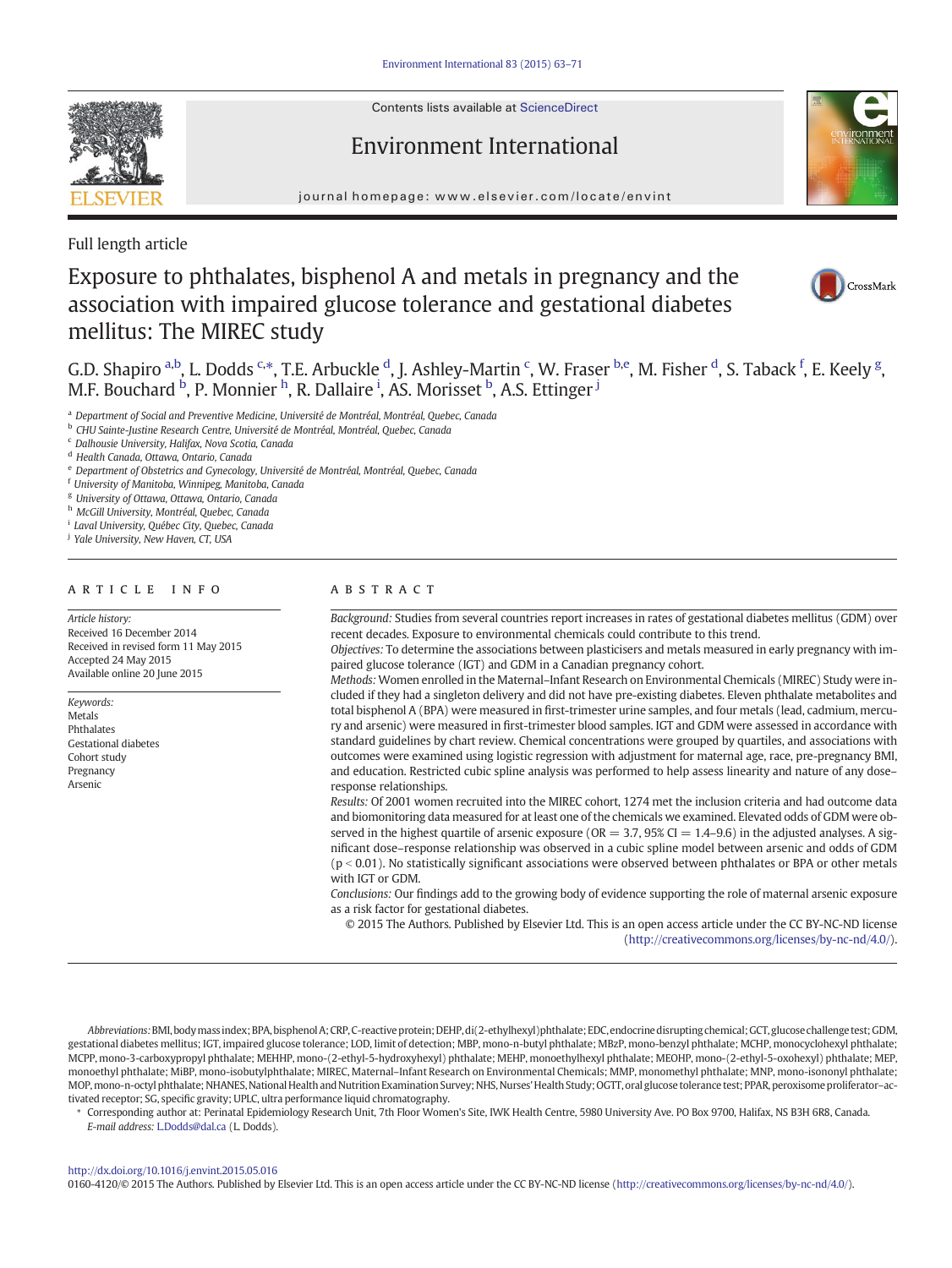# 1. Introduction

Studies from Canada, the U.S. and Australia report increases in the prevalence of gestational diabetes mellitus (GDM) in recent decades [\(Davenport et al., 2010; Feig et al., 2014; Galtier, 2010\)](#page-7-0). Although the causes of increasing rates of GDM are likely multifactorial, exposure to environmental chemicals may be partly responsible for this trend [\(Bezek et al., 2008; Kuo et al., 2013; Thayer et al., 2012](#page-7-0)). Some epidemiologic research has found associations between environmental chemicals and GDM ([Ettinger et al., 2009; Saldana et al., 2007](#page-7-0)), but there have not been enough studies on this issue to draw definitive conclusions. Roughly 4.5% of pregnant women in Canada experience GDM [\(Public Health Agency of Canada, 2011](#page-8-0)). Another group of pregnant women exhibits impaired glucose tolerance (IGT), or hyperglycemia, but not meeting the criteria to warrant a diagnosis of GDM ([Canadian](#page-7-0) [Diabetes Association, 2008](#page-7-0)).

A number of animal toxicity and some human studies have implicated endocrine disrupting chemicals (EDCs) in the etiology of obesity and diabetes ([Diamanti-Kandarakis et al., 2010; Legler et al., 2015\)](#page-7-0). Several epidemiologic studies have found associations between exposure to bisphenol A (BPA) and diabetes [\(Sun et al., 2014; Lang et al., 2008;](#page-8-0) [Melzer et al., 2010; Silver et al., 2011; Shankar and Teppala, 2011](#page-8-0)). Phthalates have also been associated with type 2 diabetes ([Sun et al.,](#page-8-0) [2014](#page-8-0)) and insulin resistance ([James-Todd et al., 2012; Lind et al.,](#page-7-0) [2012; Stahlhut et al., 2007\)](#page-7-0) in human populations. However, there are limited epidemiologic data assessing the risk of metabolic dysfunction associated with exposure to endocrine disrupting chemicals during pregnancy ([Ettinger et al., 2009; Robledo et al., 2013\)](#page-7-0).

Metals have been a public health concern for many years because they can persist in the environment and some heavy metals such as cadmium and lead have biological half-lives of more than ten years [\(Health](#page-7-0) [Canada, 2010](#page-7-0)). Metals including arsenic, cadmium, lead and mercury are thought to have estrogenic activity and, as such, are classified as EDCs ([Choi et al., 2004; Dyer, 2007; Iavicoli et al., 2009; Watson and](#page-7-0) [Yager, 2007\)](#page-7-0). In addition to such naturally-occurring EDCs as these metals, some manufactured chemicals such as phthalates and BPA may also have endocrine disrupting properties [\(Caserta et al., 2011;](#page-7-0) [Diamanti-Kandarakis et al., 2009\)](#page-7-0). Many of the above-mentioned chemicals are either naturally occurring or are used extensively in everyday consumer products and are, therefore, ubiquitous in our environment.

Because of the potential for long-term consequences of GDM in both mother and offspring, it is important to better characterize the potential role that environmental chemicals may play in the development of glucose disorders during pregnancy. Using data from a Canadian birth cohort, this study sought to determine whether exposure to phthalates, BPA or metals, assessed by measurements made in blood and urine, were associated with increased risk of GDM or IGT during pregnancy.

# 2. Methods

# 2.1. Study population

The Maternal–Infant Research on Environmental Chemicals (MIREC) study is a longitudinal birth cohort study conducted in Canada. Further details concerning inclusion and exclusion criteria and study objectives and procedures have been published elsewhere [\(Arbuckle et al., 2013\)](#page-7-0). Women at least 18 years of age  $(n = 2001)$ were recruited during the first trimester of pregnancy (6 to  $14$  weeks gestation), between 2008 and 2011 at 10 sites in 6 Canadian provinces. Contacts during each trimester of pregnancy were made with each participant to collect questionnaire data, medical history, and maternal blood and urine. Detailed clinical information was collected in a post-delivery chart review. The present analysis focused on MIREC participants with a singleton fetus that resulted in a live birth, who had sufficient data from a glucose challenge test (GCT) and/or oral glucose tolerance test (OGTT) to determine diagnoses of GDM and IGT, and for whom a first-trimester measurement of phthalates, BPA and/or metals was available. All participants signed informed consent forms and the study received ethical approval from the IWK Health Centre (Halifax, NS), Health Canada, and all the study centers.

Of 2001 women recruited into the MIREC study, 18 withdrew and asked that all their data and biospecimens be destroyed (0.9%). Of the remaining 1983 women, a total of 98 were excluded (4.9%) because of a multiple pregnancy ( $n = 48$ ), stillbirth ( $n = 21$ ), pre-existing diabetes  $(n = 24)$ , or having no biological samples available for the measurement of any of the contaminants of interest ( $n = 5$ ), leaving 1885 who contributed data to the study ([Fig. 1](#page-2-0)).

# 2.2. Chemical biomonitoring data

Eleven phthalate metabolites and total BPA were measured in firsttrimester urine samples, as previously described [\(Arbuckle et al., 2014\)](#page-7-0), and four metals (lead, cadmium, mercury and arsenic) were measured from first-trimester blood samples. Phthalate metabolites included monoethyl phthalate (MEP), mono-n-butyl phthalate (MBP), monobenzyl phthalate (MBzP), mono-3-carboxypropyl phthalate (MCPP), monoethylhexyl phthalate (MEHP), mono-(2-ethyl-5-hydroxyhexyl) phthalate (MEHHP), mono-(2-ethyl-5-oxohexyl) phthalate (MEOHP), monocyclohexyl phthalate (MCHP), mono-n-octyl phthalate (MOP), mono-isononyl phthalate (MNP) and monomethyl phthalate (MMP). All chemical analyses of urine and blood samples were carried out at the Toxicology Centre of the Quebec Institute of Public Health (Institut national de santé publique du Québec), accredited by the Standards Council of Canada. Phthalates in urine were analyzed by LC–MS/MS with an Ultra Performance Liquid Chromatography (UPLC) coupled with a tandem mass spectrometer and Quattro Premier XE following enzymatic deconjugation, as described in detail elsewhere [\(Arbuckle](#page-7-0) [et al., 2014; Langlois et al., 2014\)](#page-7-0). Total BPA in urine was measured with a GC–MS–MS instrument with a GC Agilent 6890 N (Agilent Technologies; Mississauga, Ontario, Canada) coupled with a tandem mass spectrometer Quattro Micro GC (Waters; Milford, Massachusetts, USA). An enzymatic hydrolysis freed the conjugated compounds in the urine, the samples were then derivatized and the derivatives extracted and analyzed. Metals were measured in whole blood using inductively coupled plasma mass spectrometry (PerkinElmer ELAN ICP-MS DRC II).

Concentrations below the limit of detection (LOD) were substituted as one half the LOD. Due to the exploratory nature of our study, we examined each chemical separately for the principal analyses. However, three of the phthalates metabolites are primary (MEHP) and secondary (MEHHP, MEOHP) metabolites of the parent compound di(2 ethylhexyl) phthalate (DEHP) [\(Hauser and Calafat, 2005\)](#page-7-0). Considering the high correlation  $(≥0.85)$  between these metabolites, these were not analyzed as individual metabolites, but summed to create an index of DEHP exposure, as has been previously carried out ([Hoppin](#page-7-0) [et al., 2013\)](#page-7-0). Four of the phthalate metabolites (MCHP, MOP, MNP and MMP) had a high degree of non-detect (more than 75%) in the urine and were not examined further in the present analyses.

#### 2.3. Impaired glucose tolerance and gestational diabetes mellitus

IGT and GDM were assessed by chart review based on the results of a 50 g glucose challenge test (GCT) and 75 or 100 g oral glucose tolerance test (OGTT), in accordance with guidelines from the Canadian Diabetes Association and the Society of Obstetricians and Gynaecologists of Canada [\(Berger et al., 2002; Canadian Diabetes Association, 2008](#page-7-0)). These guidelines specify cut-off values of 5.3 mmol/L for fasting glucose, 10.6 mmol/L 1 hour post glucose, and 8.9 mmol/L 2 hour post glucose for a 75-g OGTT. Cut-off values for a 100-g OGTT are 5.8 mmol/L for fasting glucose, 10.6 mmol/L 1 hour post glucose, 9.2 mmol/L 2 hour post glucose, and 8.0 mmol/L 3 hour post glucose. Subjects were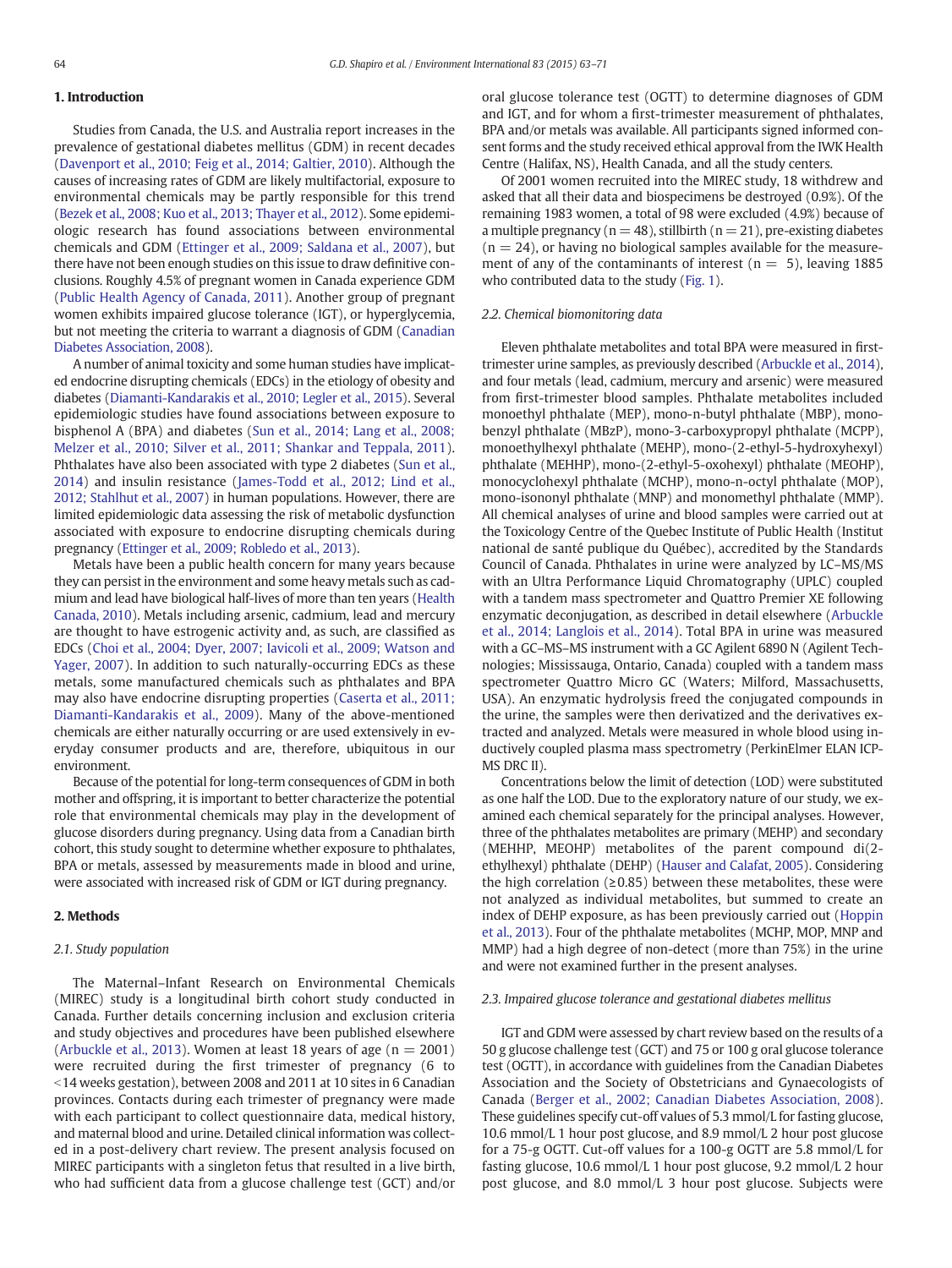<span id="page-2-0"></span>

Fig. 1. Study participants and outcome classification.

assigned a diagnosis of IGT if one of the OGTT cut-off values was met or exceeded. If the result of the 1-hour 50 g GCT was  $\geq$  10.3 mmol/L, or if at least 2 of the cut-off values were met or exceeded on a 75 g or 100 g OGTT, a diagnosis of GDM was assigned.

Some of the MIREC study centers screened only high-risk patients for GDM. Of the 1885 subjects meeting inclusion criteria and having exposure data, 575 had no information from a GCT or OGTT, and a further 36 had a GCT result between 7.8 and 10.2 mmol/L but no information on an OGTT (Fig. 1). In accordance with the guidelines, we could not make a determination of GDM or IGT for 611 women, leaving 1274 women for our principal analyses.

### 2.4. Statistical analyses

Descriptive statistics for maternal demographic and clinical characteristics were calculated according to study outcomes (normal blood glucose, IGT, GDM) using frequency distributions and chi-square tests of significance. Geometric means and standard deviations were calculated for chemical concentrations according to study outcomes. In determining the geometric mean, concentrations of phthalate metabolites and BPA were adjusted for urinary specific gravity (SG) according to the following formula:  $P_c = P_i [(SG_m - 1) / (SG_i - 1)]$ , where  $P_c$  = SG-adjusted metabolite concentration ( $\mu$ g/mL),  $P_i$  = observed metabolite concentration,  $SG_i$  = specific gravity of the urine sample, and  $SG<sub>m</sub>$  = median SG for the cohort [\(Just et al., 2010](#page-7-0)).

All blood and urine contaminant concentrations were grouped into quartiles for analyses, and logistic regression models were used to examine associations between quartiles and study outcomes. In calculating odds ratios for these outcomes, we examined subjects with GDM vs. normal blood glucose, IGT vs. normal glucose, and subjects with either IGT or GDM grouped together vs. normal blood glucose. We examined the following maternal variables as potential confounders: age at delivery (≤29, 30–34, ≥35), pre-pregnancy BMI (<25, 25–29.9, ≥30 kg/m<sup>2</sup>), parity (nulliparous vs. parous), household income  $(S \le 30,000, 30,001-50,000, 50,001-100,000, >100,000)$ , education (high school diploma or less, some college or trade school, undergraduate university degree, graduate university degree), race (White, non-White), and smoking (never or quit before pregnancy, quit when knew pregnant, current smoker). Variables were selected a priori for inclusion in multivariable models on the basis of association with IGT and GDM in univariable analyses ( $p < 0.1$ ) or on the basis of evidence of an association from the literature. As model results were not substantially different with adjustment for both income and education vs. adjustment for education only, we did not adjust for income in the final models. Specific gravity was included as a covariate in all adjusted models for chemicals measured in urine to account for heterogeneity in urinary dilution. For models with statistically significant association estimates, we used restricted cubic spline analysis to further examine the dose–response relationship [\(Desquilbet and Mariotti, 2010\)](#page-7-0). This technique is applicable when there is no a priori hypothesis regarding the shape of the dose–response association, and it overcomes the inherent limitations of the categorical analyses. Knots were set at the 5th, 50th, and 95th percentiles and the referent value was set to the median.

# 3. Results

[Table 1](#page-3-0) shows the maternal characteristics of the study population and the distribution of IGT and GDM cases with respect to these characteristics. Less than 5% of study subjects smoked during pregnancy, and more than a third of the study population was overweight or obese.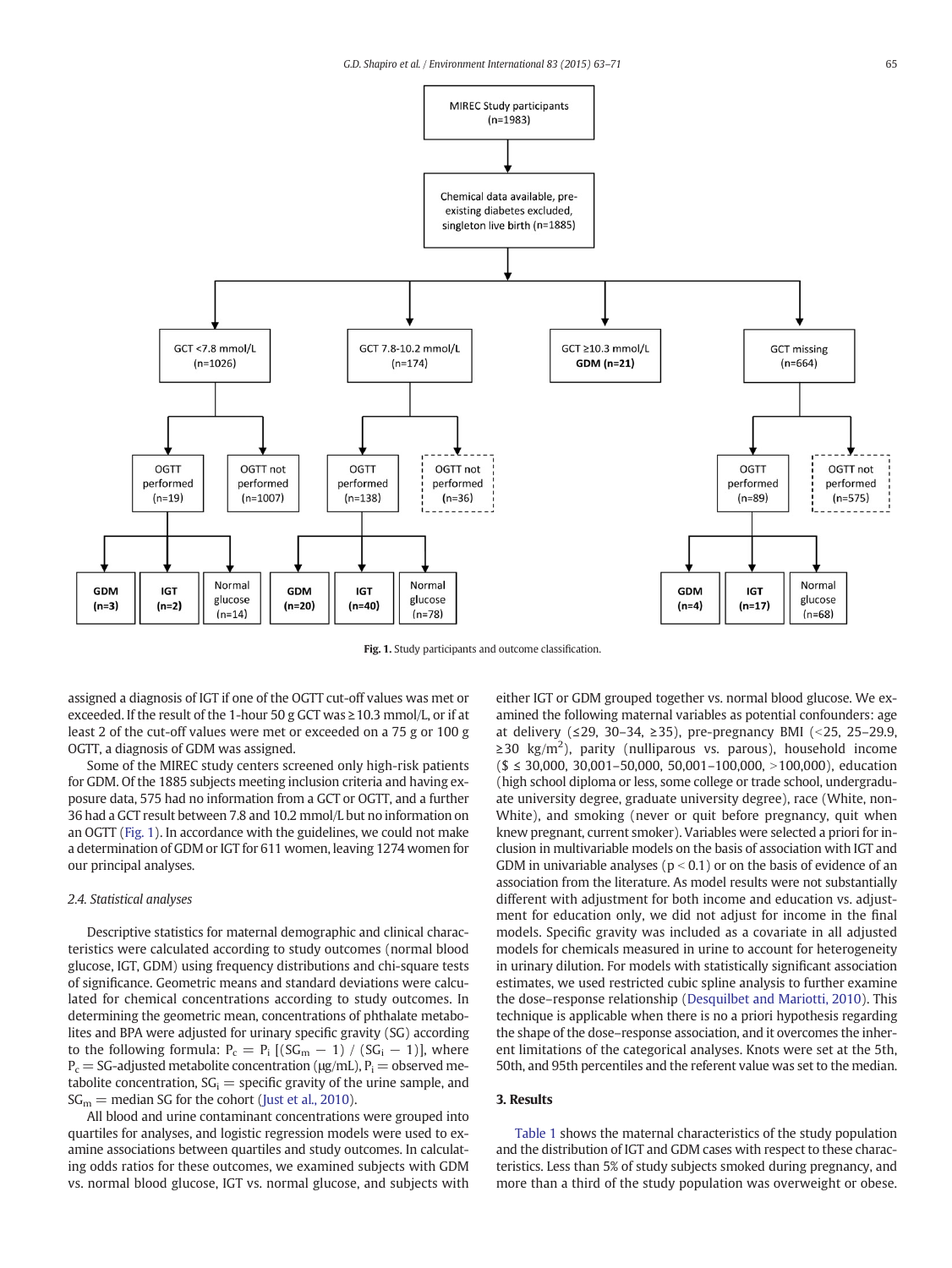<span id="page-3-0"></span>Forty eight participants (3.1%) were identified as GDM cases and 59 (4.6%) were identified as having IGT. As expected, rates of GDM and IGT were higher among overweight and obese women than among women with normal or low pre-pregnancy BMI. A total of 611 participants were excluded from analyses due to insufficient outcome data [\(Fig. 1](#page-2-0)). This group included a lower proportion of women who were obese (10.3% vs. 15.0% of included participants,  $p = .05$ ) and a higher proportion of Caucasian women (88.1% vs. 84.5%,  $p = .04$ ). Excluded participants were also more frequently current smokers (7.5% vs. 4.4%,  $p = .04$ ).

[Table 2](#page-4-0) shows the percentage of samples below the LOD and the geometric mean for each chemical analyzed, stratified by the three outcome categories (normal blood glucose, IGT, GDM). The Pearson correlation coefficients between the various phthalates and BPA were all statistically significant ( $p < .01$ ) and ranged from 0.30 (between MEP and BPA) to 0.71 (between MBP and MBzP). For metals, correlations ranged from −0.04 (between cadmium and arsenic) to 0.34 (between mercury and arsenic). The correlations between cadmium and mercury and between cadmium and arsenic were not statistically significant  $(p > .13)$ , while correlations between all other metals were statistically significant ( $p < .01$ ).

[Table 3](#page-4-0) shows the crude and adjusted odds of each individual outcome (GDM vs. normal glucose; IGT vs. normal glucose) and for the two outcomes of interest combined (IGT or GDM vs. normal glucose) by quartile of phthalates and BPA urinary concentrations. In comparing odds of GDM in the upper three quartiles vs. the lowest quartile for phthalates and BPA, no statistically significant associations were observed in the adjusted models. Increased odds of IGT were observed for the third and fourth quartiles of MBzP in unadjusted analyses (third quartile:  $OR = 2.8$ ,  $95\% CI = 1.0 - 7.8$ ; fourth quartile:  $OR = 2.8$ , 95% CI  $=$  1.0–8.0). After adjusting for confounders, point estimates were similar to the crude analyses but the confidence interval no longer excluded the null effect (third quartile:  $OR = 2.9$ , 95% CI = 0.9-9.4; fourth quartile:  $OR = 2.9$ , 95%  $CI = 0.9$ –10.4). A similar pattern but with attenuated odds ratios was observed for the combined GDM/IGT outcome (adjusted OR for third quartile  $= 2.0, 95\%$  CI  $= 0.9-4.4$ ; adjusted OR for fourth quartile = 2.0, 95% CI =  $0.9-4.8$ ).

# Table 1

Study population characteristics by glycemic status ( $N = 1274$ ).

In comparing the odds of GDM in the upper three quartiles vs. the lowest quartile for metals [\(Table 4\)](#page-5-0), elevated odds of GDM were observed in the highest quartile of arsenic (adjusted  $OR = 3.7$ , 95% CI = 1.4–9.6). In the cubic spline models, there was a significant relationship between arsenic level and odds of GDM ( $p < .01$ ) [\(Fig. 2\)](#page-5-0). A test of the null hypothesis that the effect of arsenic level and odds of GDM is linear was not rejected ( $p = .92$ ), suggesting a linear association.

Elevated odds of combined GDM/IGT were also observed for the highest quartile of arsenic (adjusted  $OR = 1.9$ , 95%  $CI = 1.1$ –3.5). Cubic spline analysis showed a statistically significant relationship between arsenic and odds of GDM/IGT combined ( $p = 0.03$ ) [\(Fig. 3](#page-5-0)), while a test of the null hypothesis of linearity was not rejected ( $p =$ .09). Elevated odds of GDM were observed in the highest quartile of cadmium in unadjusted analyses ( $OR = 2.9,95\%$  CI = 1.2-7.0) but after adjustment, the confidence interval included the null effect. ( $OR = 2.5$ , 95% CI  $= 1.0$ –6.4). No statistical evidence of associations with GDM or IGT was observed for the other metals.

#### 4. Discussion

In this longitudinal birth cohort study of Canadian women, we evaluated the association between maternal concentrations of phthalates, BPA and metals with IGT and GDM. After adjustment for confounding variables, we observed statistical evidence of relationships between blood arsenic concentration with GDM and GDM or IGT combined, but not IGT alone. We found no statistical evidence of a relationship between levels of the other chemicals we examined and GDM or IGT in adjusted analyses.

While statistical evidence of an association between arsenic exposure and GDM was found only for the top quartile in regression analyses, the spline curve suggested a linear relationship with no evidence of a threshold. Two previous studies, a U.S. based cohort study [\(Ettinger et al., 2009\)](#page-7-0) and a Chinese case–control study ([Peng et al.,](#page-8-0) [2015](#page-8-0)), both found significant associations between arsenic exposure and gestational diabetes. Other studies have examined arsenic exposure in relation to type 2 diabetes. Two cross-sectional analyses from the U.S. National Health and Nutrition Examination Survey (NHANES) showed

|                                       |                                 | Total subjects (%) | Normal glucose (%) | IGT cases $(\%)$ | p-Value <sup>a</sup> | GDM cases (%) | p-Value <sup>a</sup> |
|---------------------------------------|---------------------------------|--------------------|--------------------|------------------|----------------------|---------------|----------------------|
| N                                     |                                 | 1274               | 1167               | 59               |                      | 48            |                      |
| Age                                   | $\leq$ 29                       | 308 (24.2)         | 289 (93.8)         | 13(4.2)          | 0.26                 | 6(1.9)        | 0.20                 |
|                                       | $30 - 34$                       | 447 (35.1)         | 406 (90.8)         | 19(4.3)          |                      | 22(4.9)       |                      |
|                                       | $\geq$ 35                       | 515 (40.4)         | 469 (91.1)         | 26(5.0)          |                      | 20(3.9)       |                      |
|                                       | <b>Missing</b>                  | 4(0.3)             | 3(75.0)            | 1(25.0)          |                      | 0(0.0)        |                      |
| Pre-pregnancy BMI ( $\text{kg/m}^2$ ) | Underweight or normal $($       | 752 (59.0)         | 713 (94.8)         | 20(2.7)          | < .01                | 19(2.5)       | 0.02                 |
|                                       | Overweight (25-29.9)            | 257(20.2)          | 230 (89.5)         | 14(5.4)          |                      | 13(5.1)       |                      |
|                                       | Obese $(230)$                   | 191 (15.0)         | 163(85.3)          | 16(8.4)          |                      | 12(6.3)       |                      |
|                                       | <b>Missing</b>                  | 74 (5.8)           | 61(82.4)           | 9(12.2)          |                      | 4(5.4)        |                      |
| Parity                                | <b>Nulliparous</b>              | 563 (44.2)         | 518 (92.0)         | 22(3.9)          | 0.53                 | 23(4.1)       | 0.86                 |
|                                       | Parous                          | 709 (55.7)         | 647 (91.3)         | 37(5.2)          |                      | 25(3.5)       |                      |
|                                       | <b>Missing</b>                  | 2(0.2)             | 2(100.0)           | 0(0.0)           |                      | 0(0.0)        |                      |
| Education                             | High school diploma or less     | 106(8.3)           | 99 (93.4)          | 1(0.9)           | < 0.01               | 6(5.7)        | 0.74                 |
|                                       | Some college, or trade school   | 352 (27.6)         | 304 (86.4)         | 33(9.4)          |                      | 15(4.3)       |                      |
|                                       | Undergraduate university degree | 477 (37.4)         | 446 (93.5)         | 15(3.1)          |                      | 16(3.4)       |                      |
|                                       | Graduate university degree      | 338 (26.5)         | 317 (93.8)         | 10(3.0)          |                      | 11(3.3)       |                      |
|                                       | <b>Missing</b>                  | 1(0.1)             | 1(100.0)           | 0(0.0)           |                      | 0(0.0)        |                      |
| Household Income (\$CAD)              | ≤50,000                         | 209(16.4)          | 185 (88.5)         | 13(6.2)          | 0.20                 | 11(5.3)       | 0.47                 |
|                                       | 50,001-100,000                  | 505 (39.6)         | 458 (90.7)         | 27(5.3)          |                      | 20(4.0)       |                      |
|                                       | $\geq 100,000$                  | 506 (39.7)         | 475 (93.9)         | 16(3.2)          |                      | 15(3.0)       |                      |
|                                       | <b>Missing</b>                  | 54(4.2)            | 49 (90.7)          | 3(5.6)           |                      | 2(3.7)        |                      |
| Race                                  | White                           | 1077 (84.5)        | 997 (92.6)         | 50(4.6)          | 0.88                 | 30(2.8)       | < 0.01               |
|                                       | Non-White                       | 197 (15.5)         | 170 (86.3)         | 9(4.6)           |                      | 18(9.1)       |                      |
| Smoking                               | Never or quit before pregnancy  | 1124 (88.2)        | 1035 (92.1)        | 50 $(4.4)$       | 0.19                 | 39(3.5)       | 0.42                 |
|                                       | Quit when knew pregnant         | 93(7.3)            | 79 (84.9)          | 8(8.6)           |                      | 6(6.5)        |                      |
|                                       | Current smoker                  | 56 $(4.4)$         | 52 (92.9)          | 1(1.8)           |                      | 3(5.4)        |                      |
|                                       | <b>Missing</b>                  | 1(0.1)             | 1(100.0)           | 0(0.0)           |                      | 0(0.0)        |                      |

Percentages shown in the Total subjects column reflect the entire study population, while those for the three outcome groups reflect each population stratum. vs. normal glucose.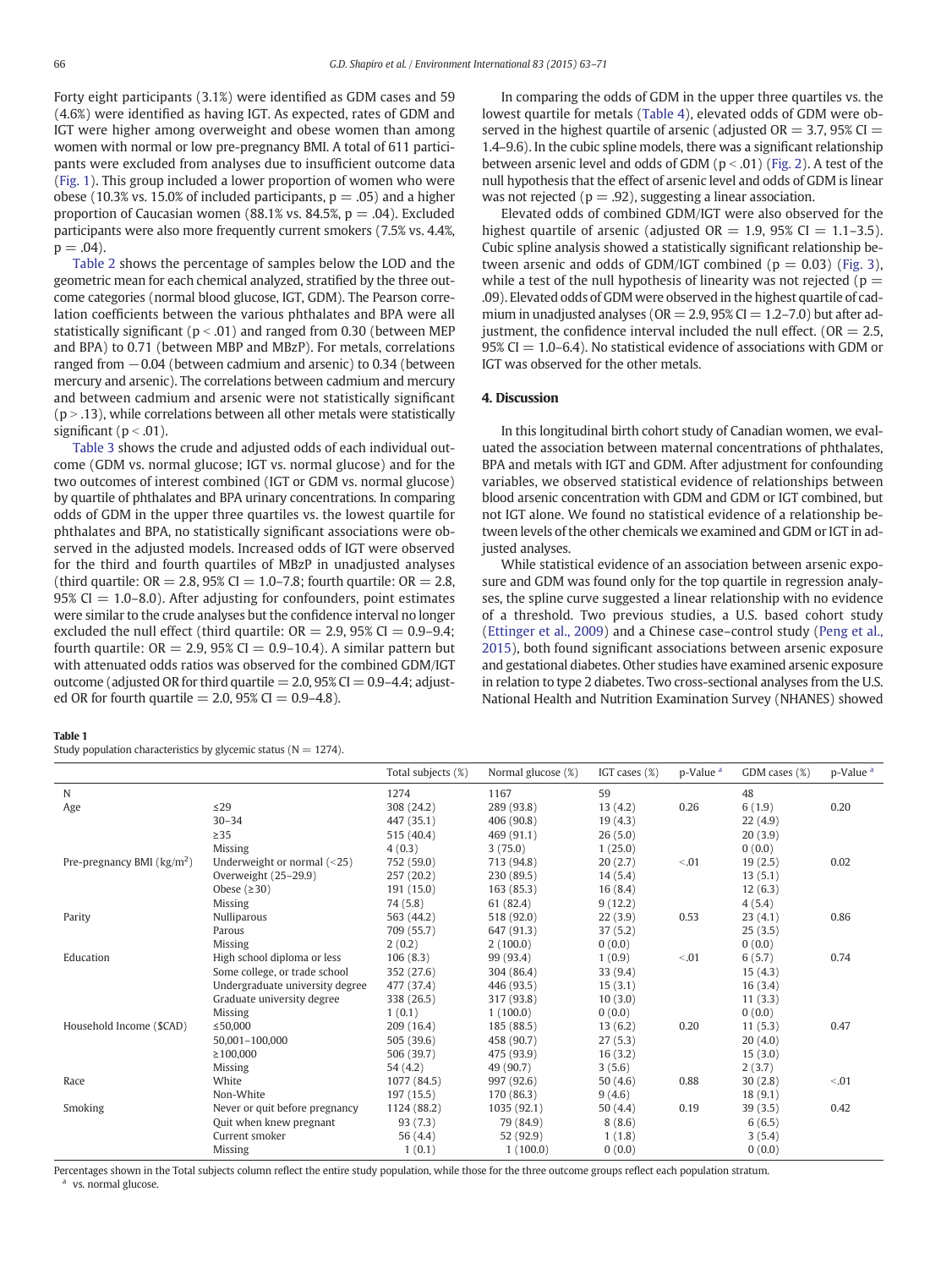#### <span id="page-4-0"></span>Table 2

Geometric mean (SD) concentrations of urinary phthalate metabolites and bisphenol A (BPA) and blood metals in first trimester pregnancy specimens by glycemic status.

| Chemical concentration ( $\mu$ g/L) <sup>a, b</sup> | <b>LOD</b> | $% <$ LOD |                         | Geometric mean (SD)          |                       |                       |
|-----------------------------------------------------|------------|-----------|-------------------------|------------------------------|-----------------------|-----------------------|
|                                                     |            |           | Total<br>N <sup>c</sup> | Normal glucose<br>$N = 1167$ | IGT cases<br>$N = 59$ | GDM cases<br>$N = 48$ |
| Monoethyl phthalate (MEP)                           | 0.50       | 0.1       | 1152                    | 38.8(4.1)                    | 34.5(2.9)             | 34.5(4.0)             |
| Mono-n-butylphthalate (MBP)                         | 0.20       | 0.1       | 1152                    | 13.3(2.2)                    | 12.6(2.4)             | 12.3(1.9)             |
| Mono-benzyl phthalate (MBzP)                        | 0.20       | 0.7       | 1152                    | 5.8(2.7)                     | 5.9(2.8)              | 6.3(2.9)              |
| Mono-3-carboxypropyl phthalate (MCPP)               | 0.20       | 16.0      | 1152                    | 1.0(3.0)                     | 0.9(2.8)              | 0.8(3.2)              |
| Monoethylhexyl phthalate (MEHP)                     | 0.20       | 1.7       | 1143                    | 2.6(2.5)                     | 2.3(2.4)              | 2.7(2.9)              |
| Mono-(2-ethyl-5-hydroxyhexyl) phthalate (MEHHP)     | 0.40       | 0.6       | 1152                    | 10.6(2.5)                    | 10.4(2.4)             | 11.4(3.0)             |
| Mono-(2-ethyl-5-oxohexyl) phthalate (MEOHP)         | 0.20       | 0.2       | 1152                    | 7.4(2.3)                     | 6.9(2.2)              | 7.8(2.7)              |
| Bisphenol A (BPA)                                   | 0.20       | 12.7      | 1247                    | 0.9(2.7)                     | 0.9(2.6)              | 0.9(2.7)              |
| Lead $(\mu g/dL)$                                   | 0.10       | 0.0       | 1259                    | 0.6(1.6)                     | 0.6(1.7)              | 0.6(1.7)              |
| Cadmium                                             | 0.04       | 2.9       | 1259                    | 0.2(2.2)                     | 0.2(2.5)              | 0.3(2.4)              |
| Mercury                                             | 0.10, 0.12 | 9.3       | 1259                    | 0.6(3.0)                     | 0.5(3.3)              | 0.9(3.0)              |
| Arsenic                                             | 0.22       | 6.1       | 1259                    | 0.8(2.2)                     | 0.7(2.5)              | 1.1(2.1)              |

<sup>a</sup> Geometric mean concentrations for phthalate metabolites and BPA are adjusted for specific gravity [\(Just et al., 2010\)](#page-7-0).<br><sup>b</sup> The following phthalate metabolites had mean than 75% of non-detect and were not further exami

<sup>b</sup> The following phthalate metabolites had more than 75% of non-detect and were not further examined: Monocyclohexyl phthalate (MCHP), mono-n-octyl phthalate (MOP), monoisononyl phthalate (MNP), monomethyl phthalate (MMP).

Number of subjects with data for at least one exposure measurement.

strong associations between total arsenic and diabetes prevalence [\(Navas-Acien et al., 2008, 2009](#page-7-0)). Several mechanisms have been proposed to support the associations between arsenic and diabetes. Arsenic is hypothesized to increase the risk of diabetes through oxidative stress, upregulation of inflammatory markers (tumor necrosis factor alpha and interleukin 6), and inhibition of peroxisome proliferator-activated receptor-γ (PPAR-γ) [\(Tseng, 2004](#page-8-0)). Experimental studies have shown inorganic arsenic to impair insulin-dependent glucose uptake and glucose-stimulated insulin secretion [\(Huang et al., 2011](#page-7-0)). Arsenic may also increase diabetes risk through endocrine-disrupting mechanisms [\(Davey et al., 2007](#page-7-0)) and by altering methylation patterns of diabetesrelated genes [\(Smeester et al., 2011\)](#page-8-0).

Despite some studies suggesting a positive association between arsenic exposure and development of diabetes and proposed mechanisms to support associations, several literature reviews have emphasized the inconclusive nature of overall evidence [\(Huang et al., 2011; Navas-Acien](#page-7-0)

### Table 3

Odds ratios (95% CI) for GDM, IGT, and GDM or IGT by quartiles of phthalate metabolites and bisphenol A in first trimester urine.

| Chemical $(\mu g/L)$ |                                      | GDM $(N = 43)$ vs. normal<br>glucose ( $N = 1080$ ) <sup>a</sup> |                                      | IGT ( $N = 47$ ) vs. normal<br>glucose ( $N = 1080$ ) <sup>a</sup> |                                  | GDM or IGT $(N = 90)$ vs.<br>normal glucose ( $N = 1080$ ) <sup>a</sup> |                                  |
|----------------------|--------------------------------------|------------------------------------------------------------------|--------------------------------------|--------------------------------------------------------------------|----------------------------------|-------------------------------------------------------------------------|----------------------------------|
|                      |                                      | Unadjusted<br>OR (95% CI)                                        | Adjusted OR <sup>b</sup><br>(95% CI) | Unadjusted<br>OR (95% CI)                                          | Adjusted<br>OR (95% CI)          | Unadjusted<br>OR (95% CI)                                               | Adjusted<br>OR (95% CI)          |
| <b>MEP</b>           | $Q1(0.3-11.0)$                       | $\mathbf{1}$                                                     | $\mathbf{1}$                         | $\mathbf{1}$                                                       | $\mathbf{1}$                     | $\mathbf{1}$                                                            |                                  |
|                      | $Q2(12.0-28.0)$                      | $0.7(0.3-1.8)$                                                   | $0.7(0.3-1.8)$                       | $1.6(0.7-3.7)$                                                     | $1.5(0.6-3.8)$                   | $1.1(0.6-2.0)$                                                          | $1.0(0.5-2.0)$                   |
|                      | $Q3(29.0-90.0)$                      | $1.0(0.5-2.4)$                                                   | $0.8(0.3-2.1)$                       | $1.0(0.4-2.7)$                                                     | $0.8(0.3-2.4)$                   | $1.0(0.6-2.0)$                                                          | $0.8(0.4-1.7)$                   |
|                      | 04 (91.0-6600.0)                     | $0.8(0.3-2.0)$                                                   | $0.5(0.2-1.4)$                       | $1.3(0.5-3.2)$                                                     | $1.0(0.4-3.0)$                   | $1.0(0.5-1.9)$                                                          | $0.7(0.3-1.5)$                   |
|                      | p-Value <sup>c</sup>                 |                                                                  | 0.25                                 |                                                                    | 0.72                             |                                                                         | 0.29                             |
| <b>MBP</b>           | $Q1(0.1-5.0)$                        | 1                                                                |                                      | 1.                                                                 | 1                                | $\mathbf{1}$                                                            |                                  |
|                      | $Q2(5.1-11.0)$                       | $1.7(0.7-4.2)$                                                   | $1.7(0.6-4.4)$                       | $1.8(0.7-4.7)$                                                     | $1.9(0.7-5.2)$                   | $1.8(0.9-3.4)$                                                          | $1.8(0.9-3.6)$                   |
|                      | $Q3(12.0-24.0)$<br>$Q4(25.0-1500.0)$ | $1.5(0.6-3.7)$<br>$1.2(0.4-3.1)$                                 | $1.0(0.3-3.2)$<br>$0.6(0.1-2.2)$     | $1.8(0.7-4.7)$<br>$1.6(0.6-4.3)$                                   | $1.7(0.5-5.4)$<br>$1.2(0.3-4.6)$ | $1.6(0.8-3.2)$<br>$1.4(0.7-2.8)$                                        | $1.3(0.6-3.0)$<br>$0.8(0.3-2.2)$ |
|                      | p-Value <sup>c</sup>                 |                                                                  | 0.29                                 |                                                                    | 0.95                             |                                                                         | 0.51                             |
| <b>MBzP</b>          | $Q1(0.1-2.1)$                        |                                                                  | 1                                    |                                                                    | $\mathbf{1}$                     | $\mathbf{1}$                                                            | $\mathbf{1}$                     |
|                      | $Q2(2.2-4.8)$                        | $0.7(0.2-1.9)$                                                   | $0.7(0.2 - 2.2)$                     | $2.2(0.8-6.5)$                                                     | $2.3(0.8-7.2)$                   | $1.2(0.6-2.6)$                                                          | $1.3(0.6-2.8)$                   |
|                      | $Q3(4.9-12.0)$                       | $1.5(0.7-3.6)$                                                   | $1.5(0.6-4.2)$                       | $2.8(1.0-7.8)$                                                     | $2.9(0.9-9.4)$                   | $2.0(1.0-3.8)$                                                          | $2.0(0.9-4.4)$                   |
|                      | $Q4(13.0-420.0)$                     | $1.5(0.6-3.7)$                                                   | $1.5(0.5-4.7)$                       | $2.8(1.0-8.0)$                                                     | $2.9(0.8-10.4)$                  | $2.0(1.0-3.9)$                                                          | $2.0(0.9-4.8)$                   |
|                      | p-Value <sup>c</sup>                 |                                                                  | 0.28                                 |                                                                    | 0.13                             |                                                                         | 0.07                             |
| <b>MCPP</b>          | $Q1(0.1-0.3)$                        |                                                                  |                                      |                                                                    |                                  | $\mathbf{1}$                                                            |                                  |
|                      | $Q2(0.3-0.9)$                        | $1.3(0.6-3.1)$                                                   | $1.2(0.5-2.9)$                       | $1.8(0.7-4.4)$                                                     | $1.8(0.7-4.5)$                   | $1.5(0.8-2.9)$                                                          | $1.5(0.7-2.8)$                   |
|                      | $Q3(0.9-2.0)$                        | $0.9(0.4-2.2)$                                                   | $0.6(0.2-1.8)$                       | $0.6(0.2-1.9)$                                                     | $0.5(0.1-1.8)$                   | $0.8(0.4-1.6)$                                                          | $0.6(0.2-1.3)$                   |
|                      | $Q4(2.1-100.0)$                      | $1.1(0.4-2.7)$                                                   | $0.6(0.2-1.9)$                       | $2.2(0.9-5.2)$                                                     | $1.6(0.5-4.8)$                   | $1.6(0.8-3.0)$                                                          | $1.0(0.4-2.3)$                   |
|                      | p-Value <sup>c</sup>                 |                                                                  | 0.27                                 |                                                                    | 0.70                             |                                                                         | 0.63                             |
| $\Sigma$ DEHP        | $Q1(0.4-8.0)$                        |                                                                  |                                      |                                                                    |                                  | $\mathbf{1}$                                                            |                                  |
|                      | $Q2(8.0-17.4)$                       | $1.1(0.5-2.7)$                                                   | $1.0(0.4-2.5)$                       | $1.3(0.5-3.1)$                                                     | $1.1(0.4-2.8)$                   | $1.2(0.6-2.3)$                                                          | $1.0(0.5-2.0)$                   |
|                      | $Q3(17.5-36.5)$                      | $0.6(0.2-1.7)$                                                   | $0.4(0.1-1.5)$                       | $1.1(0.5-2.8)$                                                     | $0.9(0.3-2.7)$                   | $0.9(0.4-1.7)$                                                          | $0.6(0.3-1.5)$                   |
|                      | 04 (36.8-2470.0)                     | $1.5(0.7-3.5)$                                                   | $0.9(0.3-2.9)$                       | $1.4(0.6-3.5)$                                                     | $1.0(0.3-3.4)$                   | $1.5(0.8-2.7)$                                                          | $0.9(0.4-2.3)$                   |
|                      | p-Value <sup>c</sup>                 |                                                                  | 0.72                                 |                                                                    | 0.91                             |                                                                         | 0.75                             |
| <b>BPA</b>           | $Q1(0.1-0.4)$                        |                                                                  |                                      |                                                                    | $\mathbf{1}$                     | $\mathbf{1}$                                                            |                                  |
|                      | $Q2(0.4-0.8)$                        | $1.9(0.8-4.7)$                                                   | $1.8(0.7-4.5)$                       | $1.4(0.6-3.3)$                                                     | $1.2(0.5-2.9)$                   | $1.6(0.9-3.1)$                                                          | $1.5(0.8-2.9)$                   |
|                      | $Q3(0.8-1.6)$                        | $1.6(0.6-4.0)$                                                   | $1.5(0.5-4.5)$                       | $0.7(0.3-2.0)$                                                     | $0.6(0.2-1.7)$                   | $1.1(0.6-2.2)$                                                          | $0.9(0.4-2.0)$                   |
|                      | $Q4(1.7-95.0)$                       | $1.2(0.5-3.2)$                                                   | $1.1(0.3-3.6)$                       | $1.8(0.8-4.1)$                                                     | $1.3(0.5-3.6)$                   | $1.6(0.8-2.9)$                                                          | $1.2(0.5-2.7)$                   |
|                      | p-Value <sup>c</sup>                 |                                                                  | 0.99                                 |                                                                    | 0.79                             |                                                                         | 0.92                             |

<sup>a</sup> Number of subjects with data for at least one exposure measurement and all covariates.<br><sup>b</sup> Adjusted for maternal are axes are aromanou PML education and specific gravity.

<sup>b</sup> Adjusted for maternal age, race, pre-pregnancy BMI, education and specific gravity.

 $c$  p-Value from linear test across exposure categories.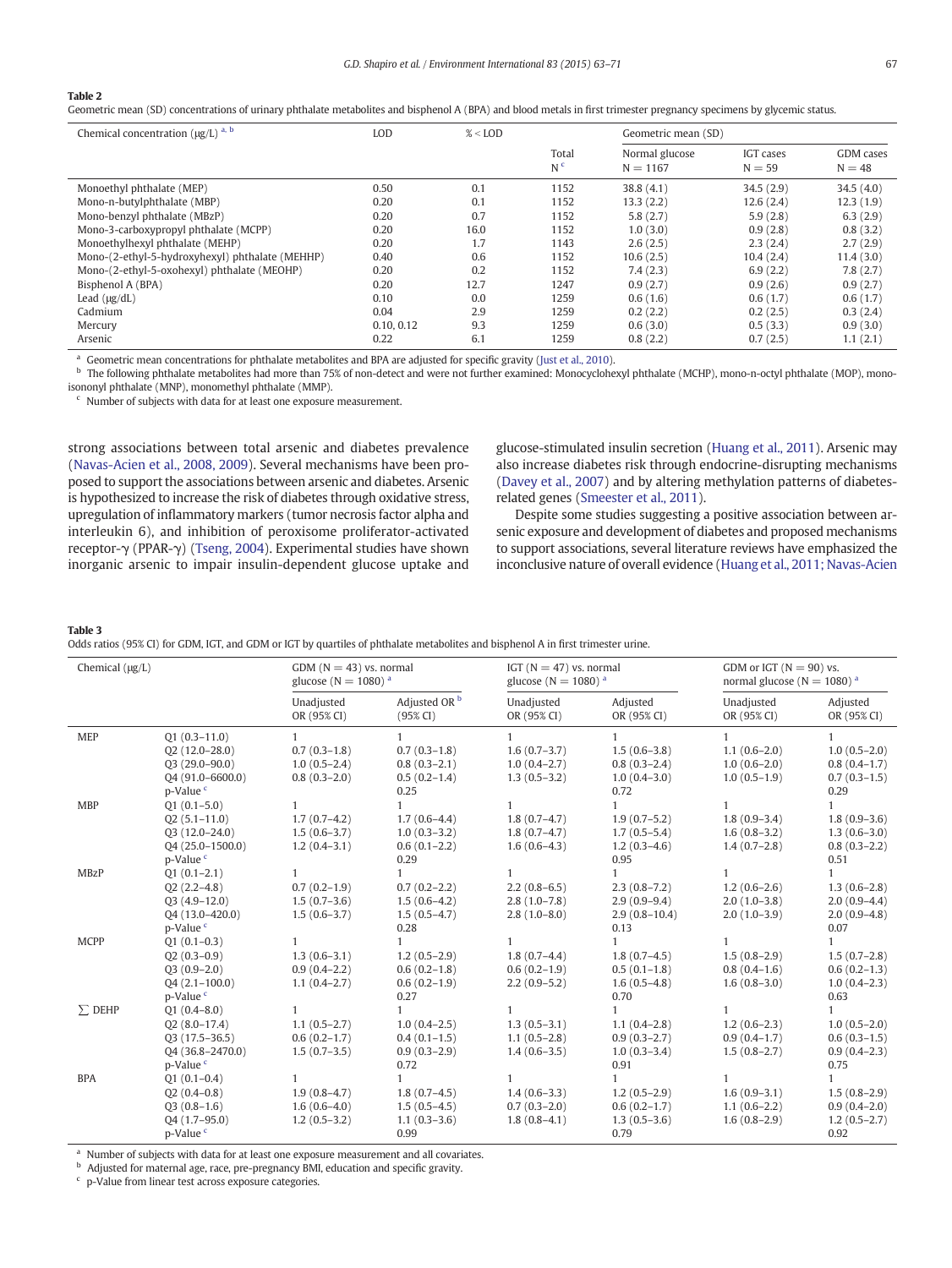# <span id="page-5-0"></span>Table 4

Odds ratios (95% CI) for GDM, IGT, and GDM or IGT by quartiles of metals in first trimester blood.

|                     |                      | GDM $(N = 44)$ vs. normal<br>glucose ( $N = 1088$ ) <sup>a</sup> |                                      | IGT $(N = 49)$ vs. normal<br>glucose ( $N = 1088$ ) <sup>a</sup> |                                                 | GDM or IGT $(N = 93)$ vs.<br>normal glucose ( $N = 1088$ ) <sup>a</sup> |                             |
|---------------------|----------------------|------------------------------------------------------------------|--------------------------------------|------------------------------------------------------------------|-------------------------------------------------|-------------------------------------------------------------------------|-----------------------------|
| Metal               |                      | Unadjusted<br>OR (95% CI)                                        | Adjusted OR <sup>b</sup><br>(95% CI) | Unadjusted<br>OR (95% CI)                                        | Adjusted OR <sup>b</sup><br>$(95\% \text{ CI})$ | Unadjusted<br>OR (95% CI)                                               | Adjusted<br>OR $b$ (95% CI) |
| Lead $(\mu g/dL)$   | $Q1(0.2-0.4)$        |                                                                  |                                      |                                                                  |                                                 |                                                                         |                             |
|                     | $Q2(0.5-0.6)$        | $0.8(0.3-1.8)$                                                   | $0.8(0.3-1.9)$                       | $0.7(0.3-1.5)$                                                   | $0.8(0.4-1.8)$                                  | $0.7(0.4-1.3)$                                                          | $0.8(0.4-1.5)$              |
|                     | $Q3(0.6-0.9)$        | $0.6(0.2-1.4)$                                                   | $0.6(0.2-1.6)$                       | $0.4(0.2-1.0)$                                                   | $0.6(0.2-1.3)$                                  | $0.5(0.3-0.9)$                                                          | $0.6(0.3-1.1)$              |
|                     | $Q4(0.9-4.1)$        | $1.1(0.5-2.3)$                                                   | $1.1(0.5-2.6)$                       | $0.7(0.3-1.6)$                                                   | $0.9(0.4-2.1)$                                  | $0.9(0.5-1.5)$                                                          | $1.0(0.6-1.8)$              |
|                     | p-Value <sup>c</sup> |                                                                  | 0.87                                 |                                                                  | 0.62                                            |                                                                         | 0.76                        |
| Cadmium $(\mu g/L)$ | $Q1(0.0-0.1)$        |                                                                  |                                      |                                                                  |                                                 |                                                                         |                             |
|                     | $Q2(0.2-0.2)$        | $2.1(0.8-5.4)$                                                   | $2.1(0.8-5.4)$                       | $0.8(0.4-1.9)$                                                   | $0.9(0.4-2.1)$                                  | $1.3(0.7-2.3)$                                                          | $1.3(0.7-2.4)$              |
|                     | $Q3(0.2-0.3)$        | $1.3(0.5-3.7)$                                                   | $1.4(0.5-3.9)$                       | $0.8(0.3-1.8)$                                                   | $0.8(0.3-1.8)$                                  | $1.0(0.5-1.8)$                                                          | $1.0(0.5-1.8)$              |
|                     | $Q4(0.3-5.1)$        | $2.9(1.2 - 7.0)$                                                 | $2.5(1.0-6.4)$                       | $1.1(0.5-2.3)$                                                   | $1.0(0.5-2.3)$                                  | $1.6(0.9-2.9)$                                                          | $1.5(0.8-2.7)$              |
|                     | p-Value <sup>c</sup> |                                                                  | 0.13                                 |                                                                  | 0.95                                            |                                                                         | 0.38                        |
| Mercury $(\mu g/L)$ | $Q1(0.1-0.3)$        |                                                                  |                                      |                                                                  |                                                 |                                                                         |                             |
|                     | $Q2(0.4-0.7)$        | $1.2(0.5-3.2)$                                                   | $1.1(0.4-2.9)$                       | $1.2(0.5-2.5)$                                                   | $1.1(0.5-2.3)$                                  | $1.2(0.6-2.2)$                                                          | $1.1(0.6-2.1)$              |
|                     | $Q3(0.7-1.4)$        | $1.7(0.7-4.2)$                                                   | $1.4(0.6-3.7)$                       | $0.8(0.4-1.9)$                                                   | $0.9(0.4-2.1)$                                  | $1.2(0.6-2.2)$                                                          | $1.1(0.6-2.1)$              |
|                     | $Q4(1.4-10.0)$       | $1.8(0.8-4.5)$                                                   | $1.7(0.7-4.5)$                       | $1.0(0.4-2.2)$                                                   | $1.2(0.5-2.7)$                                  | $1.3(0.7-2.4)$                                                          | $1.4(0.7-2.7)$              |
|                     | p-Value <sup>c</sup> |                                                                  | 0.21                                 |                                                                  | 0.88                                            |                                                                         | 0.34                        |
| Arsenic $(\mu g/L)$ | $Q1(0.1-0.5)$        |                                                                  |                                      |                                                                  |                                                 |                                                                         |                             |
|                     | $Q2(0.5-0.8)$        | $0.7(0.2 - 2.5)$                                                 | $0.7(0.2-2.3)$                       | $0.8(0.4-1.8)$                                                   | $0.8(0.4-1.8)$                                  | $0.8(0.4-1.6)$                                                          | $0.8(0.4-1.5)$              |
|                     | $Q3(0.9-1.2)$        | $2.5(0.9-6.7)$                                                   | $2.5(0.9-6.9)$                       | $0.7(0.3-1.7)$                                                   | $0.8(0.3-1.9)$                                  | $1.3(0.7-2.4)$                                                          | $1.3(0.7-2.5)$              |
|                     | $Q4(1.3-34.5)$       | $3.8(1.5-9.5)$                                                   | $3.7(1.4-9.6)$                       | $1.0(0.5-2.3)$                                                   | $1.2(0.5-2.6)$                                  | $1.9(1.0-3.3)$                                                          | $1.9(1.1-3.5)$              |
|                     | p-Value <sup>c</sup> |                                                                  | < 0.01                               |                                                                  | 0.76                                            |                                                                         | 0.01                        |

<sup>a</sup> Number of subjects with data for at least one exposure measurement and all covariates.

**b** Adjusted for maternal age, race, pre-pregnancy BMI, and education.

<sup>c</sup> p-Value from linear test across exposure categories.

[et al., 2006; Andra et al., 2013\)](#page-7-0). A 2011 U.S. National Toxicological Program workshop concluded that epidemiological evidence was inconclusive at lower exposure levels and did not reach the threshold for a 'sufficient' classification at high arsenic exposure levels ([Maull et al.,](#page-7-0) [2012\)](#page-7-0). A later updated systematic review reached a similar conclusion [\(Kuo et al., 2013\)](#page-7-0).

Although several epidemiologic studies have investigated the relationship between BPA exposure and type 2 diabetes, only one small pilot study has looked at BPA exposure and GDM and found no evidence of an association ([Robledo et al., 2013\)](#page-8-0). Analysis from nested case–control studies found significant associations between urinary BPA and incident type 2 diabetes within the Nurses' Health Study II (NHSII) but not the NHS ([Sun et al., 2014\)](#page-8-0). The different finding between these cohorts may be explained by the age differences of participants at the time of sample collection; stronger effects were observed in younger women. Moderate associations were found between urinary BPA and self-reported diabetes in the 2003–2004 wave of NHANES ([Lang et al.,](#page-7-0) [2008](#page-7-0)) as well as in a pooled analysis from 2003–2006 ([Melzer et al.,](#page-7-0) [2010\)](#page-7-0). In larger pooled analyses from 2003–2008, significant associations were found between BPA levels and diabetes prevalence as assessed by hemoglobin A1c and self-report [\(Silver et al., 2011](#page-8-0)), laboratory-diagnosed prediabetes ([Sabanayagam et al., 2013](#page-8-0)), and diabetes [\(Shankar and Teppala, 2011\)](#page-8-0). Despite this body of literature, two recent systematic reviews examined the relationship between BPA exposure and type 2 diabetes and concluded that there is insufficient evidence to confirm a causal link between BPA exposure and type 2 diabetes ([Kuo et al., 2013; LaKind et al., 2014](#page-7-0)).

A number of experimental studies have demonstrated potential mechanisms underlying the association between BPA exposure and diabetes. BPA has been associated with altered β-cell function [\(Diamanti-Kandarakis et al., 2009; Kuo et al., 2013; Alonso-Magdalena](#page-7-0) [et al., 2006; Soriano et al., 2012](#page-7-0)), adiponectin release ([Diamanti-](#page-7-0)







Fig. 3. Restricted spline curve association between log10 arsenic (μg/L) and odds of GDM or IGT, adjusted for maternal age, race, pre-pregnancy BMI and education. Knots were located at the 5th, 50th and 95th percentiles. Dashed lines  $= 95\%$  CI; dots  $=$  knots.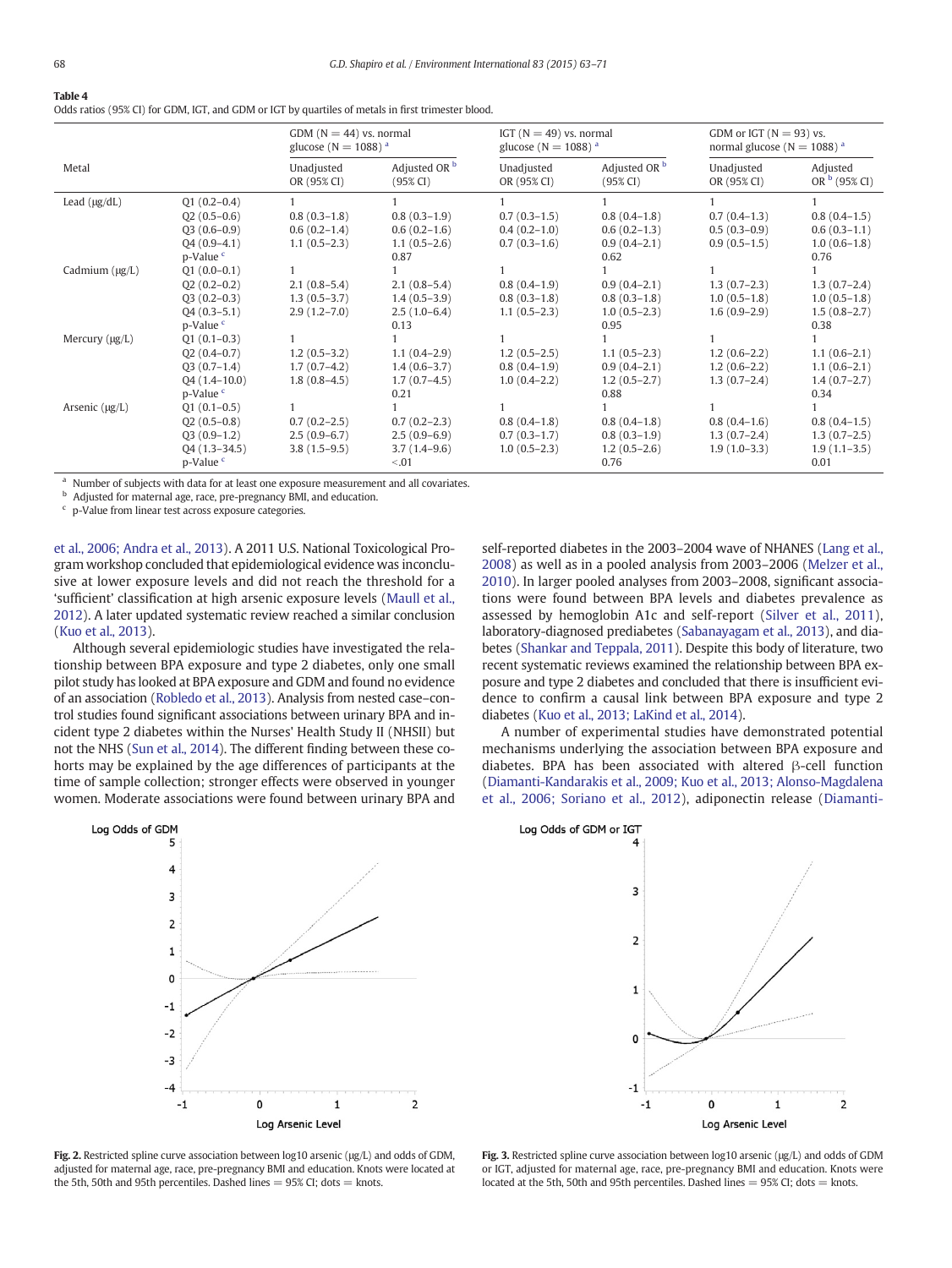[Kandarakis et al., 2009; Kuo et al., 2013; Hugo et al., 2008](#page-7-0)), insulin release ([Soriano et al., 2012](#page-8-0)) and insulin levels [\(Alonso-Magdalena et al.,](#page-7-0) [2006](#page-7-0)). Gestational BPA exposure was associated with insulin resistance and glucose tolerance in mice [\(Alonso-Magdalena et al., 2010\)](#page-7-0). Moreover, BPA has been shown to be associated with altered insulin release in human tissue samples ([Soriano et al., 2012](#page-8-0)).

Positive associations between phthalates and type 2 diabetes were found in the NHSII ([Sun et al., 2014\)](#page-8-0) and NHANES [\(James-Todd et al.,](#page-7-0) [2012\)](#page-7-0) cohorts, as well as in cross-sectional studies from Mexico [\(Svensson et al., 2011](#page-8-0)) and Sweden [\(Lind et al., 2012\)](#page-7-0). Biological evidence supports a possible role for phthalates in the development of diabetes, principally through activation of PPARs, which in turn affect adipogenesis, lipid storage and the control of insulin sensitivity [\(Casals-Casas and Desvergne, 2011; Hurst and Waxman, 2003](#page-7-0)).

There is some biological evidence linking diabetes with metals other than arsenic. Cadmium [\(Kawakami et al., 2010; Kuo et al., 2013](#page-7-0)) and mercury [\(Chen et al., 2006; Kuo et al., 2013](#page-7-0)) are hypothesized to increase diabetes risk through impacts on pancreatic β-cell function and adiponectin release. Our negative findings regarding lead, cadmium and mercury are consistent with most existing literature examining these exposures in relation to diabetes. It should be noted that most of these studies were not conducted in pregnant women. A 2003 crosssectional study using data from the U.S. NHANES III found a positive association between urinary cadmium and both diabetes and impaired fasting glucose ([Schwartz et al., 2003\)](#page-8-0). However, subsequent studies [\(Barregard et al., 2013; Moon, 2013; Swaddiwudhipong et al., 2010\)](#page-7-0), including those measuring cadmium in blood ([Barregard et al., 2013;](#page-7-0) [Moon, 2013\)](#page-7-0), have failed to confirm this finding ([Kuo et al., 2013](#page-7-0)). One long-term prospective study found an association between toenail mercury and diabetes [\(He et al., 2013\)](#page-7-0), but research to date on mercury and diabetes is limited and the majority of studies have not found a significant association [\(Moon, 2013; Mozaffarian et al., 2013](#page-7-0)). The Chinese case–control study, in which metals were measured in meconium, reported significant dose–response trends across exposure quartiles of mercury and cadmium. The third and fourth quartiles of cadmium exposure were associated with a significantly increased risk of gestational diabetes. Interestingly, they found significantly reduced odds ratios for the second and third quartile of lead compared to the first quartile [\(Peng et al., 2015](#page-8-0)).

In light of the varied findings in the literature, it is not clear whether the lack of association for BPA, phthalates and most metals observed in our study reflects true null findings, or possibly rather is a function of the low overall exposure levels or other unmeasured characteristics of the MIREC study population. Urinary concentrations of phthalates and BPA observed in the MIREC study are substantially lower than those found in several other pregnancy cohorts ([Casas et al., 2011; Engel](#page-7-0) [et al., 2009; Woodruff et al., 2011](#page-7-0)). Our observed concentrations of lead, cadmium, and mercury are comparable or slightly lower than those for women age 20–39 in the Canadian Health Measures Survey (CHMS) [\(Health Canada, 2010](#page-7-0)), and are comparable to those found in the NHANES [\(Woodruff et al., 2011](#page-8-0)). Our observed average arsenic levels were comparable to those from a small study assessing metals and glucose tolerance in a non-pregnant population [\(Serdar et al.,](#page-8-0) [2009\)](#page-8-0), and somewhat lower than blood arsenic levels from a U.S. study of arsenic exposure and glucose tolerance during pregnancy [\(Ettinger et al., 2009\)](#page-7-0). In comparing the levels of arsenic observed in our study with those of women age 20–39 in the CHMS, the 10th, 25th and 50th percentiles were similar, while the 75th, 90th, and 95th percentiles from the MIREC cohort were somewhat lower than the corresponding percentiles in the CHMS ([Health Canada, 2010](#page-7-0)). Nevertheless, our highest observed arsenic concentrations were substantially above the 95th percentile from the CHMS. In order to account for the possible effects of these outliers, we conducted a sensitivity analysis in which values more than three standard deviations from the arithmetic mean (12 participants) were removed. The observed odds of GDM were similar to the overall study group (highest quartile of arsenic:

crude OR =  $3.6$  (95% CI 1.4–9.2); adjusted OR =  $3.5$  (95% CI 1.3–9.2)). Similarly, the ORs for IGT and IGT/GDM were essentially unchanged.

New guidelines for GDM have recently been adopted by the International Association of Diabetes and Pregnancy Study Groups and the Canadian Diabetes Association ([Canadian Diabetes Association Clinical](#page-7-0) [Practice Guidelines Expert Committee et al., 2013; International](#page-7-0) [Association Diabetes and Pregnancy Study Groups Consensus Panel,](#page-7-0) [2010\)](#page-7-0), but were not used in this study because they had not been adopted when the MIREC subjects were being tested for GDM. Under these new guidelines, a diagnosis of GDM will require only 1 abnormal result from the OGTT. Thus, the new definition of GDM will be similar to the combined GDM/IGT category used in the current study. Although we observed an increased risk of GDM/IGT with the highest quartile of blood arsenic exposure, the odds ratio was attenuated from that observed with GDM alone (i.e., not including IGT). If a gradient exists between the level of glucose intolerance and the risks associated with chemical exposures, future studies evaluating the association between chemical exposure and GDM (under the new criteria) may fail to detect significant associations.

An important limitation of our analysis is the use of a single urinary measure for BPA and phthalates. As these chemicals have short elimination half-lives [\(Koch et al., 2005; Volkel et al., 2002\)](#page-7-0), within-person variability in urinary BPA concentrations ([Fisher et al., 2014; Kuo et al.,](#page-7-0) [2013; Robledo et al., 2013](#page-7-0)) and phthalates ([Fisher et al., 2014; Kuo](#page-7-0) [et al., 2013\)](#page-7-0) has been reported to be low, with intraclass correlation coefficients ranging from 0.11 to 0.31 ([Braun et al., 2011; Jusko et al., 2014;](#page-7-0) [Fisher et al., 2014; Meeker et al., 2013; Quiros-Alcala et al., 2013\)](#page-7-0). However, as within-person BPA and exposure variability is unlikely to be related to our study outcomes, we expect any resulting bias would be non-differential. Future studies incorporating multiple measurements are needed to better illuminate variation in levels and effects of BPA and phthalates across pregnancy. Although a critical exposure window in gestation is not known, it is reassuring that the dates of urine sample collection preceded measurement of glucose tolerance for 1117 (99%) of participants for whom data were available.

There were a substantial number of subjects for whom a GCT was not performed and who were therefore excluded from our analyses. Notably, current smokers were more frequently excluded, which may have biased our results towards the null, particularly for cadmium. However, given the small magnitude of the differences between included and excluded participants, we do not expect that selection bias would strongly affect our findings. Our study has several notable strengths, including the prospective nature of the study design, which overcomes the limitations of the previous cross-sectional research, and individual-level exposure measurement. We were also able to account for a rich variety of potential confounding variables using the comprehensive questionnaire data and anthropometric measurements collected in the MIREC study.

#### 5. Conclusions

Using a prospective cohort design, we evaluated the relationships between phthalates, BPA and metals measured during the first trimester of pregnancy with IGT and GDM based on published national guidelines. We did not find evidence of associations between the new emerging chemicals we examined (phthalates and BPA) and glucose tolerance disorders in pregnancy, though our use of a single exposure measurement for these chemicals constitutes a limitation. We observed a strong association between elevated first-trimester blood arsenic levels and GDM, as well as a significant association between blood arsenic and GDM and IGT combined. These findings add to previous epidemiologic research showing associations between arsenic and diabetes, and are consistent with the other studies of arsenic exposure and glucose tolerance disorders in pregnant women. Finally, we did not find evidence of an association between other metals and IGT or GDM.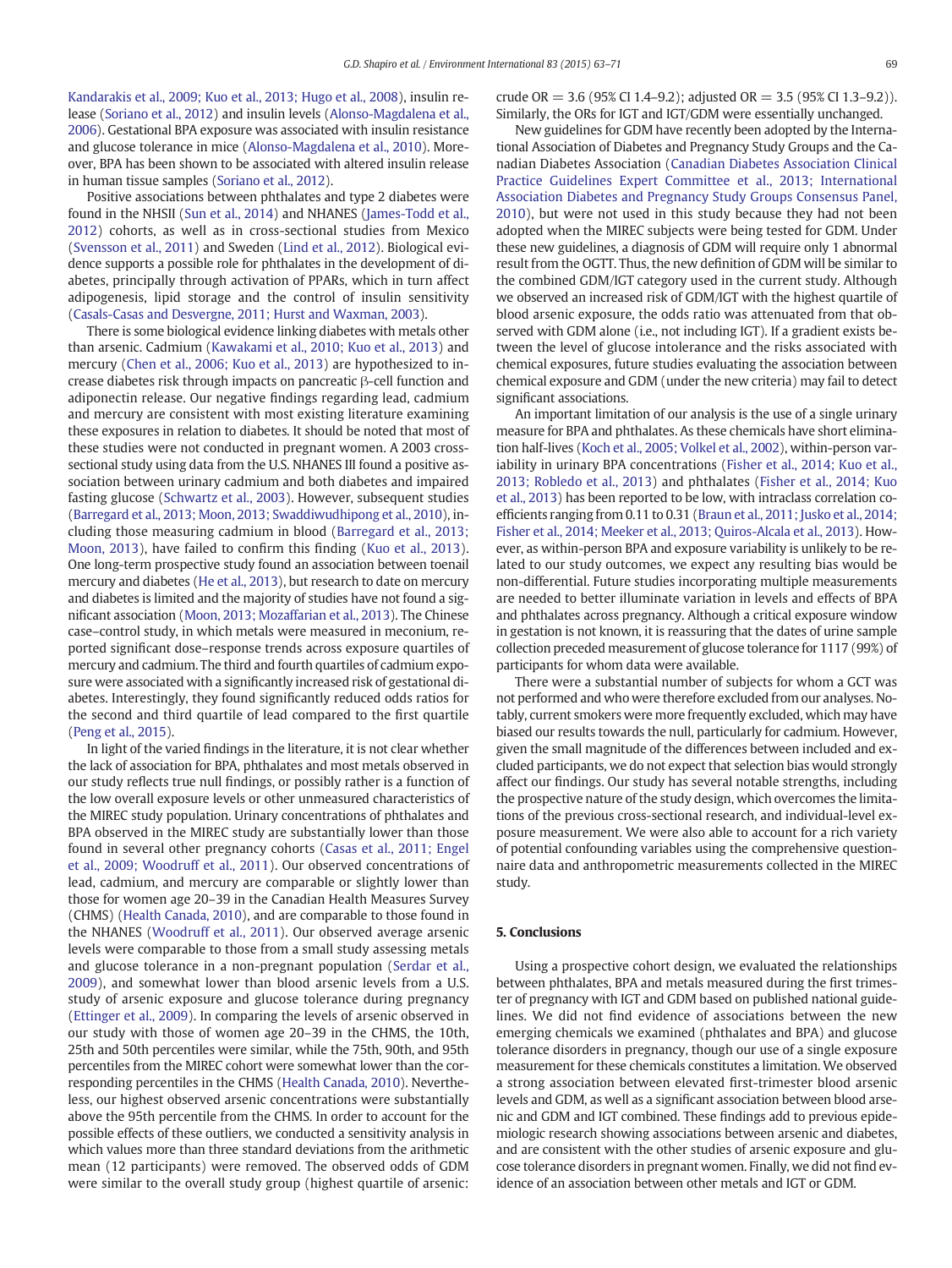# <span id="page-7-0"></span>Acknowledgments

We would like to acknowledge the MIREC Study Group as well as the MIREC study participants and staff for their dedication. This study was funded by a grant from the Canadian Diabetes Association (OG-2-11- 3424-LD). The MIREC study was funded by the Chemicals Management Plan of Health Canada, the Canadian Institutes for Health Research (MOP-81285), and the Ontario Ministry of the Environment.

The authors declare they have no actual or potential competing financial interests.

# References

- Alonso-Magdalena, P., Morimoto, S., Ripoll, C., Fuentes, E., Nadal, A., 2006. [The estrogenic](http://refhub.elsevier.com/S0160-4120(15)00137-3/rf0005) [effect of bisphenol A disrupts pancreatic beta-cell function in vivo and induces insulin](http://refhub.elsevier.com/S0160-4120(15)00137-3/rf0005) [resistance. Environ. Health Perspect. 114, 106](http://refhub.elsevier.com/S0160-4120(15)00137-3/rf0005)–112.
- Alonso-Magdalena, P., Vieira, E., Soriano, S., Menes, L., Burks, D., Quesada, I., et al., 2010. [Bisphenol A exposure during pregnancy disrupts glucose homeostasis in mothers](http://refhub.elsevier.com/S0160-4120(15)00137-3/rf0010) [and adult male offspring. Environ. Health Perspect. 118, 1243](http://refhub.elsevier.com/S0160-4120(15)00137-3/rf0010)–1250.
- Andra, S.S., Makris, K.C., Christophi, C.A., Ettinger, A.S., 2013. [Delineating the degree of as](http://refhub.elsevier.com/S0160-4120(15)00137-3/rf0015)[sociation between biomarkers of arsenic exposure and type-2 diabetes mellitus. Int.](http://refhub.elsevier.com/S0160-4120(15)00137-3/rf0015) [J. Hyg. Environ. Health 216, 35](http://refhub.elsevier.com/S0160-4120(15)00137-3/rf0015)–49.
- Arbuckle, T.E., Fraser, W.D., Fisher, M., Davis, K., Liang, C.L., Lupien, N., et al., 2013. [Cohort](http://refhub.elsevier.com/S0160-4120(15)00137-3/rf0020) profile: the maternal–[infant research on environmental chemicals research platform.](http://refhub.elsevier.com/S0160-4120(15)00137-3/rf0020) [Paediatr. Perinat. Epidemiol. 27, 415](http://refhub.elsevier.com/S0160-4120(15)00137-3/rf0020)–425.
- Arbuckle, T.E., Davis, K., Marro, L., Fisher, M., Legrand, M., Leblanc, A., et al., 2014. [Phthal](http://refhub.elsevier.com/S0160-4120(15)00137-3/rf0025)[ate and bisphenol A exposure among pregnant women in Canada](http://refhub.elsevier.com/S0160-4120(15)00137-3/rf0025) — results from the [MIREC study. Environ. Int. 68, 55](http://refhub.elsevier.com/S0160-4120(15)00137-3/rf0025)–65.
- Barregard, L., Bergstrom, G., Fagerberg, B., 2013. [Cadmium exposure in relation to insulin](http://refhub.elsevier.com/S0160-4120(15)00137-3/rf0030) [production, insulin sensitivity and type 2 diabetes: a cross-sectional and prospective](http://refhub.elsevier.com/S0160-4120(15)00137-3/rf0030) [study in women. Environ. Res. 121, 104](http://refhub.elsevier.com/S0160-4120(15)00137-3/rf0030)–109.
- Berger, H., Crane, J., Farine, D., Armson, A., De La Ronde, S., et al., 2002. [Screening for ges](http://refhub.elsevier.com/S0160-4120(15)00137-3/rf0035)[tational diabetes mellitus. J. Obstet. Gynaecol. Can. 24, 894](http://refhub.elsevier.com/S0160-4120(15)00137-3/rf0035)–912.
- Bezek, S., Ujhazy, E., Mach, M., Navarova, J., Dubovicky, M., 2008. [Developmental origin of](http://refhub.elsevier.com/S0160-4120(15)00137-3/rf0040) [chronic diseases: toxicological implication. Interdiscip. Toxicol. 1, 29](http://refhub.elsevier.com/S0160-4120(15)00137-3/rf0040)–31.
- Braun, J.M., Kalkbrenner, A.E., Calafat, A.M., Bernert, J.T., Ye, X., Silva, M.J., et al., 2011. [Var](http://refhub.elsevier.com/S0160-4120(15)00137-3/rf0045)[iability and predictors of urinary bisphenol A concentrations during pregnancy. Envi](http://refhub.elsevier.com/S0160-4120(15)00137-3/rf0045)[ron. Health Perspect. 119, 131](http://refhub.elsevier.com/S0160-4120(15)00137-3/rf0045)–137.
- Canadian Diabetes Association Clinical Practice Guidelines Expert Committee, 2008. [Cana](http://refhub.elsevier.com/S0160-4120(15)00137-3/rf0050)[dian Diabetes Association 2008 clinical practice guidelines for the prevention and](http://refhub.elsevier.com/S0160-4120(15)00137-3/rf0050) [management of diabetes in Canada. Can. J. Diabetes 32 \(Suppl. 1\), S1](http://refhub.elsevier.com/S0160-4120(15)00137-3/rf0050)–S201.
- Canadian Diabetes Association Clinical Practice Guidelines Expert Committee, Thompson, D., Berger, H., Feig, D., Gagnon, R., Kader, T., et al., 2013. [Diabetes and pregnancy. Can.](http://refhub.elsevier.com/S0160-4120(15)00137-3/rf0055) [J. Diabetes 37 \(Suppl. 1\), S168](http://refhub.elsevier.com/S0160-4120(15)00137-3/rf0055)–S183.
- Casals-Casas, C., Desvergne, B., 2011. [Endocrine disruptors: from endocrine to metabolic](http://refhub.elsevier.com/S0160-4120(15)00137-3/rf0060) [disruption. Annu. Rev. Physiol. 73, 135](http://refhub.elsevier.com/S0160-4120(15)00137-3/rf0060)–162.
- Casas, L., Fernandez, M.F., Llop, S., Guxens, M., Ballester, F., Olea, N., et al., 2011. [Urinary](http://refhub.elsevier.com/S0160-4120(15)00137-3/rf0065) [concentrations of phthalates and phenols in a population of Spanish pregnant](http://refhub.elsevier.com/S0160-4120(15)00137-3/rf0065) [women and children. Environ. Int. 37, 858](http://refhub.elsevier.com/S0160-4120(15)00137-3/rf0065)–866.
- Caserta, D., Mantovani, A., Marci, R., Fazi, A., Ciardo, F., La Rocca, C., et al., 2011. [Environ](http://refhub.elsevier.com/S0160-4120(15)00137-3/rf0070)[ment and women's reproductive health. Hum. Reprod. Update 17, 418](http://refhub.elsevier.com/S0160-4120(15)00137-3/rf0070)–433.
- Chen, Y.W., Huang, C.F., Tsai, K.S., Yang, R.S., Yen, C.C., Yang, C.Y., et al., 2006. [The role of](http://refhub.elsevier.com/S0160-4120(15)00137-3/rf0075) [phosphoinositide 3-kinase/Akt signaling in low-dose mercury-induced mouse pan](http://refhub.elsevier.com/S0160-4120(15)00137-3/rf0075)[creatic beta-cell dysfunction in vitro and in vivo. Diabetes 55, 1614](http://refhub.elsevier.com/S0160-4120(15)00137-3/rf0075)–1624.
- Choi, S.M., Yoo, S.D., Lee, B.M., 2004. [Toxicological characteristics of endocrine-disrupting](http://refhub.elsevier.com/S0160-4120(15)00137-3/rf0080) [chemicals: developmental toxicity, carcinogenicity, and mutagenicity. J. Toxicol. Envi](http://refhub.elsevier.com/S0160-4120(15)00137-3/rf0080)[ron. Health B Crit. Rev. 7, 1](http://refhub.elsevier.com/S0160-4120(15)00137-3/rf0080)–24.
- Davenport, M.H., Campbell, M.K., Mottola, M.F., 2010. [Increased incidence of glucose dis](http://refhub.elsevier.com/S0160-4120(15)00137-3/rf0085)[orders during pregnancy is not explained by pre-pregnancy obesity in London,](http://refhub.elsevier.com/S0160-4120(15)00137-3/rf0085) [Canada. BMC Pregnancy Childbirth 10, 85](http://refhub.elsevier.com/S0160-4120(15)00137-3/rf0085)–91.
- Davey, J.C., Bodwell, J.E., Gosse, J.A., Hamilton, J.W., 2007. [Arsenic as an endocrine](http://refhub.elsevier.com/S0160-4120(15)00137-3/rf0090) [disruptor: effects of arsenic on estrogen receptor-mediated gene expression in vivo](http://refhub.elsevier.com/S0160-4120(15)00137-3/rf0090) [and in cell culture. Toxicol. Sci. 98, 75](http://refhub.elsevier.com/S0160-4120(15)00137-3/rf0090)–86.
- Desquilbet, L., Mariotti, F., 2010. Dose–[response analyses using restricted cubic spline](http://refhub.elsevier.com/S0160-4120(15)00137-3/rf0095) [functions in public health research. Stat. Med. 29, 1037](http://refhub.elsevier.com/S0160-4120(15)00137-3/rf0095)–1057.
- Diamanti-Kandarakis, E., Bourguignon, J.P., Giudice, L.C., Hauser, R., Prins, G.S., Soto, A.M., et al., 2009. [Endocrine-disrupting chemicals: an Endocrine Society scienti](http://refhub.elsevier.com/S0160-4120(15)00137-3/rf0100)fic state[ment. Endocr. Rev. 30, 293](http://refhub.elsevier.com/S0160-4120(15)00137-3/rf0100)–342.
- Diamanti-Kandarakis, E., Palioura, E., Kandarakis, S.A., Koutsilieris, M., 2010. [The impact of](http://refhub.elsevier.com/S0160-4120(15)00137-3/rf0105) [endocrine disruptors on endocrine targets. Horm. Metab. Res. 42, 543](http://refhub.elsevier.com/S0160-4120(15)00137-3/rf0105)–552.
- Dyer, C.A., 2007. [Heavy metals as endocrine-disrupting chemicals. In: Gore, A.C. \(Ed.\),](http://refhub.elsevier.com/S0160-4120(15)00137-3/rf0110) [Endocrine-disrupting Chemicals: From Basic Science to Clinical Practice. NJ Humana](http://refhub.elsevier.com/S0160-4120(15)00137-3/rf0110) [Press Inc., Totowa](http://refhub.elsevier.com/S0160-4120(15)00137-3/rf0110).
- Engel, S.M., Zhu, C., Berkowitz, G.S., Calafat, A.M., Silva, M.J., Miodovnik, A., et al., 2009. [Prenatal phthalate exposure and performance on the Neonatal Behavioral Assess](http://refhub.elsevier.com/S0160-4120(15)00137-3/rf0115)[ment Scale in a multiethnic birth cohort. Neurotoxicology 30, 522](http://refhub.elsevier.com/S0160-4120(15)00137-3/rf0115)–528.
- Ettinger, A.S., Zota, A.R., Amarasiriwardena, C.J., Hopkins, M.R., Schwartz, J., Hu, H., et al., 2009. [Maternal arsenic exposure and impaired glucose tolerance during pregnancy.](http://refhub.elsevier.com/S0160-4120(15)00137-3/rf0120) [Environ. Health Perspect. 117, 1059](http://refhub.elsevier.com/S0160-4120(15)00137-3/rf0120)–1064.
- Feig, D.S., Hwee, J., Shah, B.R., Booth, G.L., Bierman, A.S., Lipscombe, L.L., 2014. [Trends in in](http://refhub.elsevier.com/S0160-4120(15)00137-3/rf0125)[cidence of diabetes in pregnancy and serious](http://refhub.elsevier.com/S0160-4120(15)00137-3/rf0125) perinatal outcomes: a large, population[based study in Ontario, Canada, 1996](http://refhub.elsevier.com/S0160-4120(15)00137-3/rf0125)–2010. Diabetes Care 37, 1590–1596.
- Fisher, M., Arbuckle, T.E., Mallick, R., LeBlanc, A., Hauser, R., Feeley, M., et al., 2014. Bisphenol A and phthalate metabolite urinary concentrations: daily and across pregnancy variability. J. Expo. Sci. Environ. Epidemiol. http://dx.doi.org/[10.1038/jes.2014.](http://dx.doi.org/10.1038/jes.2014.65) [65.](http://dx.doi.org/10.1038/jes.2014.65)
- Galtier, F., 2010. Defi[nition, epidemiology, risk factors. Diabetes Metab. 36, 628](http://refhub.elsevier.com/S0160-4120(15)00137-3/rf0135)–651.
- Hauser, R., Calafat, A.M., 2005. [Phthalates and human health. Occup. Environ. Med. 62,](http://refhub.elsevier.com/S0160-4120(15)00137-3/rf0140) 806–[818.](http://refhub.elsevier.com/S0160-4120(15)00137-3/rf0140)
- He, K., Xun, P., Liu, K., Morris, S., Reis, J., Guallar, E., 2013. [Mercury exposure in young](http://refhub.elsevier.com/S0160-4120(15)00137-3/rf0145) [adulthood and incidence of diabetes later in life: the CARDIA Trace Element Study. Di](http://refhub.elsevier.com/S0160-4120(15)00137-3/rf0145)[abetes Care 36, 1584](http://refhub.elsevier.com/S0160-4120(15)00137-3/rf0145)–1589.
- Health Canada, 2010. Report on Human Biomonitoring of Environmental Chemicals in Canada: Results of the Canadian Health Measures Survey Cycle 1 (2007–2009). (Available: [http://www.hc-sc.gc.ca/ewh-semt/pubs/contaminants/chms-ecms/](http://www.hc-sc.gc.ca/ewh-semt/pubs/contaminants/chms-ecms/index-eng.php) [index-eng.php](http://www.hc-sc.gc.ca/ewh-semt/pubs/contaminants/chms-ecms/index-eng.php) [accessed 24 September 2014]).
- Hoppin, J.A., Jaramillo, R., London, S.J., Bertelsen, R.J., Salo, P.M., Sandler, D.P., et al., 2013. [Phthalate exposure and allergy in the U.S. population: results from NHANES](http://refhub.elsevier.com/S0160-4120(15)00137-3/rf0155) 2005–[2006. Environ. Health Perspect. 121, 1129](http://refhub.elsevier.com/S0160-4120(15)00137-3/rf0155)–1134.
- Huang, C.F., Chen, Y.W., Yang, C.Y., Tsai, K.S., Yang, R.S., Liu, S.H., 2011. [Arsenic and diabe](http://refhub.elsevier.com/S0160-4120(15)00137-3/rf0160)[tes: current perspectives. Kaohsiung J. Med. Sci. 27, 402](http://refhub.elsevier.com/S0160-4120(15)00137-3/rf0160)–410.
- Hugo, E.R., Brandebourg, T.D., Woo, J.G., Loftus, J., Alexander, J.W., Ben-Jonathan, N., 2008. [Bisphenol A at environmentally relevant doses inhibits adiponectin release from](http://refhub.elsevier.com/S0160-4120(15)00137-3/rf0165) [human adipose tissue explants and adipocytes. Environ. Health Perspect. 116,](http://refhub.elsevier.com/S0160-4120(15)00137-3/rf0165) 1642–[1647.](http://refhub.elsevier.com/S0160-4120(15)00137-3/rf0165)
- Hurst, C.H., Waxman, D.J., 2003. [Activation of PPARalpha and PPARgamma by environ](http://refhub.elsevier.com/S0160-4120(15)00137-3/rf0170)[mental phthalate monoesters. Toxicol. Sci. 74, 297](http://refhub.elsevier.com/S0160-4120(15)00137-3/rf0170)–308.
- Iavicoli, I., Fontana, L., Bergamaschi, A., 2009. [The effects of metals as endocrine disruptors.](http://refhub.elsevier.com/S0160-4120(15)00137-3/rf0175) [J. Toxicol. Environ. Health B Crit. Rev. 12, 206](http://refhub.elsevier.com/S0160-4120(15)00137-3/rf0175)–223.
- International Association of Diabetes and Pregnancy Study Groups Consensus Panel, 2010. [International association of diabetes and pregnancy study groups recommen](http://refhub.elsevier.com/S0160-4120(15)00137-3/rf0180)dations on the diagnosis and classifi[cation of hyperglycemia in pregnancy. Diabetes](http://refhub.elsevier.com/S0160-4120(15)00137-3/rf0180) [Care 33, 676](http://refhub.elsevier.com/S0160-4120(15)00137-3/rf0180)–682.
- James-Todd, T., Stahlhut, R., Meeker, J.D., Powell, S.G., Hauser, R., Huang, T., et al., 2012. [Urinary phthalate metabolite concentrations and diabetes among women in the Na](http://refhub.elsevier.com/S0160-4120(15)00137-3/rf0185)[tional Health and Nutrition Examination Survey \(NHANES\) 2001](http://refhub.elsevier.com/S0160-4120(15)00137-3/rf0185)–2008. Environ. [Health Perspect. 120, 1307](http://refhub.elsevier.com/S0160-4120(15)00137-3/rf0185)–1313.
- Jusko, T.A., Shaw, P.A., Snijder, C.A., Pierik, F.H., Koch, H.M., Hauser, R., et al., 2014. [Repro](http://refhub.elsevier.com/S0160-4120(15)00137-3/rf0190)[ducibility of urinary bisphenol A concentrations measured during pregnancy in the](http://refhub.elsevier.com/S0160-4120(15)00137-3/rf0190) [Generation R Study. J. Expo. Sci. Environ. Epidemiol. 24, 532](http://refhub.elsevier.com/S0160-4120(15)00137-3/rf0190)–536.
- Just, A.C., Adibi, J.J., Rundle, A.G., Calafat, A.M., Camann, D.E., Hauser, R., et al., 2010. [Uri](http://refhub.elsevier.com/S0160-4120(15)00137-3/rf0195)[nary and air phthalate concentrations and self-reported use of personal care products](http://refhub.elsevier.com/S0160-4120(15)00137-3/rf0195) [among minority pregnant women in New York city. J. Expo. Sci. Environ. Epidemiol.](http://refhub.elsevier.com/S0160-4120(15)00137-3/rf0195) [20, 625](http://refhub.elsevier.com/S0160-4120(15)00137-3/rf0195)–633.
- Kawakami, T., Sugimoto, H., Furuichi, R., Kadota, Y., Inoue, M., Setsu, K., et al., 2010. [Cad](http://refhub.elsevier.com/S0160-4120(15)00137-3/rf0200)[mium reduces adipocyte size and expression levels of adiponectin and Peg1/Mest in](http://refhub.elsevier.com/S0160-4120(15)00137-3/rf0200) [adipose tissue. Toxicology 267, 20](http://refhub.elsevier.com/S0160-4120(15)00137-3/rf0200)–26.
- Koch, H.M., Bolt, H.M., Preuss, R., Angerer, J., 2005. [New metabolites of di\(2](http://refhub.elsevier.com/S0160-4120(15)00137-3/rf0205) [ethylhexyl\)phthalate \(DEHP\) in human urine and serum after single oral doses of](http://refhub.elsevier.com/S0160-4120(15)00137-3/rf0205) [deuterium-labelled DEHP. Arch. Toxicol. 79, 367](http://refhub.elsevier.com/S0160-4120(15)00137-3/rf0205)–376.
- Kuo, C.C., Moon, K., Thayer, K.A., Navas-Acien, A., 2013. [Environmental chemicals and type](http://refhub.elsevier.com/S0160-4120(15)00137-3/rf0210) [2 diabetes: an updated systematic review of the epidemiologic evidence. Curr. Diabe](http://refhub.elsevier.com/S0160-4120(15)00137-3/rf0210)[tes Rep. 13, 831](http://refhub.elsevier.com/S0160-4120(15)00137-3/rf0210)–849.
- LaKind, J.S., Goodman, M., Mattison, D.R., 2014. [Bisphenol A and indicators of obesity, glu](http://refhub.elsevier.com/S0160-4120(15)00137-3/rf0215)[cose metabolism/type 2 diabetes and cardiovascular disease: a systematic review of](http://refhub.elsevier.com/S0160-4120(15)00137-3/rf0215) [epidemiologic research. Crit. Rev. Toxicol. 44, 121](http://refhub.elsevier.com/S0160-4120(15)00137-3/rf0215)–150.
- Lang, I.A., Galloway, T.S., Scarlett, A., Henley, W.E., Depledge, M., Wallace, R.B., et al., 2008. [Association of urinary bisphenol A concentration with medical disorders and labora](http://refhub.elsevier.com/S0160-4120(15)00137-3/rf0220)[tory abnormalities in adults. JAMA 300, 1303](http://refhub.elsevier.com/S0160-4120(15)00137-3/rf0220)–1310.
- Langlois, E., Saravanabhavan, G., Arbuckle, T.E., Giroux, S., 2014. [Correction and compara](http://refhub.elsevier.com/S0160-4120(15)00137-3/rf0225)[bility of phthalate metabolite measurements of Canadian biomonitoring studies](http://refhub.elsevier.com/S0160-4120(15)00137-3/rf0225) (2007–[2012\). Environ. Int. 64, 129](http://refhub.elsevier.com/S0160-4120(15)00137-3/rf0225)–133.
- Legler, J., Fletcher, T., Govarts, E., Porta, M., Blumberg, B., Heindel, J.J., Trasande, L., 2015. [Obesity, diabetes, and associated costs of exposure to endocrine-disrupting chemicals](http://refhub.elsevier.com/S0160-4120(15)00137-3/rf0230) [in the European union. J. Clin. Endocrinol. Metab. 100, 1278](http://refhub.elsevier.com/S0160-4120(15)00137-3/rf0230)–1288.
- Lind, P.M., Zethelius, B., Lind, L., 2012. [Circulating levels of phthalate metabolites are asso](http://refhub.elsevier.com/S0160-4120(15)00137-3/rf0235)[ciated with prevalent diabetes in the elderly. Diabetes Care 35, 1519](http://refhub.elsevier.com/S0160-4120(15)00137-3/rf0235)–1524.
- Maull, E.A., Ahsan, H., Edwards, J., Longnecker, M.P., Navas-Acien, A., Pi, J., et al., 2012. [Evaluation of the association between arsenic and diabetes: a National Toxicology](http://refhub.elsevier.com/S0160-4120(15)00137-3/rf0240) [Program workshop review. Environ. Health Perspect. 120, 1658](http://refhub.elsevier.com/S0160-4120(15)00137-3/rf0240)–1670.
- Meeker, J.D., Cantonwine, D.E., Rivera-Gonzalez, L.O., Ferguson, K.K., Mukherjee, B., Calafat, A.M., et al., 2013. [Distribution, variability, and predictors of urinary concen](http://refhub.elsevier.com/S0160-4120(15)00137-3/rf0245)[trations of phenols and parabens among pregnant women in Puerto Rico. Environ.](http://refhub.elsevier.com/S0160-4120(15)00137-3/rf0245) [Sci. Technol. 47, 3439](http://refhub.elsevier.com/S0160-4120(15)00137-3/rf0245)–3447.
- Melzer, D., Rice, N.E., Lewis, C., Henley, W.E., Galloway, T.S., 2010. [Association of urinary](http://refhub.elsevier.com/S0160-4120(15)00137-3/rf0250) [bisphenol a concentration with heart disease: evidence from NHANES 2003/06.](http://refhub.elsevier.com/S0160-4120(15)00137-3/rf0250) [PLoS One 5, e8673](http://refhub.elsevier.com/S0160-4120(15)00137-3/rf0250).
- Moon, S.S., 2013. [Association of lead, mercury and cadmium with diabetes in the Korean](http://refhub.elsevier.com/S0160-4120(15)00137-3/rf0255) [population: the Korea National Health and Nutrition Examination Survey](http://refhub.elsevier.com/S0160-4120(15)00137-3/rf0255) (KNHANES) 2009–[2010. Diabet. Med. 30, e143](http://refhub.elsevier.com/S0160-4120(15)00137-3/rf0255)–e148.
- Mozaffarian, D., Shi, P., Morris, J.S., Grandjean, P., Siscovick, D.S., Spiegelman, D., et al., 2013. [Methylmercury exposure and incident diabetes in U.S. men and women in](http://refhub.elsevier.com/S0160-4120(15)00137-3/rf0260) [two prospective cohorts. Diabetes Care 36, 3578](http://refhub.elsevier.com/S0160-4120(15)00137-3/rf0260)–3584.
- Navas-Acien, A., Silbergeld, E.K., Streeter, R.A., Clark, J.M., Burke, T.A., Guallar, E., 2006. [Ar](http://refhub.elsevier.com/S0160-4120(15)00137-3/rf0265)[senic exposure and type 2 diabetes: a systematic review of the experimental and ep](http://refhub.elsevier.com/S0160-4120(15)00137-3/rf0265)[idemiological evidence. Environ. Health Perspect. 114, 641](http://refhub.elsevier.com/S0160-4120(15)00137-3/rf0265)–648.
- Navas-Acien, A., Silbergeld, E.K., Pastor-Barriuso, R., Guallar, E., 2008. [Arsenic exposure](http://refhub.elsevier.com/S0160-4120(15)00137-3/rf0270) [and prevalence of type 2 diabetes in US adults. JAMA 300, 814](http://refhub.elsevier.com/S0160-4120(15)00137-3/rf0270)–822.